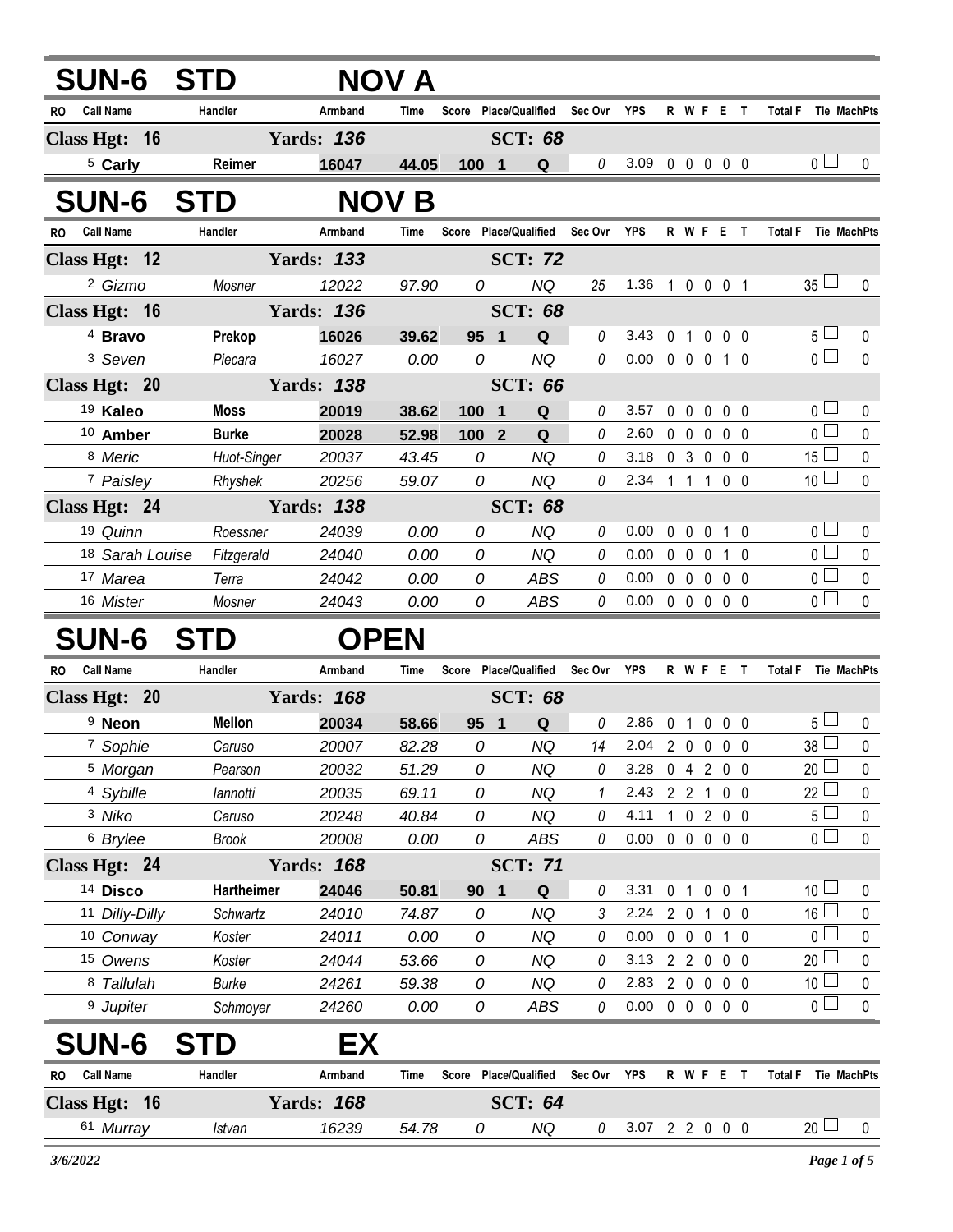| Class Hgt: 20  |                      |                  |                  | <b>Yards: 173</b> |       |               |                         | <b>SCT: 61</b>        |                |                |                |                   |                         |                                 |                     |             |
|----------------|----------------------|------------------|------------------|-------------------|-------|---------------|-------------------------|-----------------------|----------------|----------------|----------------|-------------------|-------------------------|---------------------------------|---------------------|-------------|
|                | 116 Bree             |                  | <b>Meunier</b>   | 20241             | 48.77 | 100 1         |                         | Q                     | 0              | 3.55           |                |                   |                         | 00000                           | 0 <sub>0</sub>      | 0           |
|                | 118 Aerial           |                  | Turner           | 20038             | 43.14 | 0             |                         | <b>NQ</b>             | 0              | 4.01           |                | $100$             |                         | 0 <sub>0</sub>                  | $5\Box$             | $\pmb{0}$   |
|                | 117 Joules           |                  | Rupp-Hackett     | 20240             | 0.00  | 0             |                         | <b>NQ</b>             | 0              | 0.00           |                | $0\quad 0\quad 0$ |                         | $1\quad0$                       | 0 L                 | 0           |
|                | 115 Limerick         |                  | Bowen            | 20242             | 0.00  | 0             |                         | <b>NQ</b>             | 0              | 0.00           |                | $0\quad 0\quad 0$ |                         | $1\quad0$                       | $\overline{0}$      | $\pmb{0}$   |
|                | 114 Kaio             |                  | Minnella         | 20243             | 51.86 | 0             |                         | <b>NQ</b>             | 0              | 3.34           |                | 2 1 1             |                         | 0 <sub>0</sub>                  | $15 \Box$           | 0           |
|                | 113 Guinness         |                  | Ezzo             | 20246             | 53.74 | 0             |                         | <b>NQ</b>             | 0              | 3.22           | 0 <sub>1</sub> |                   | $\overline{1}$          | 0 <sub>0</sub>                  | $5 \Box$            | $\pmb{0}$   |
|                | 112 Chase            |                  | Keens            | 20251             | 48.42 | 0             |                         | <b>NQ</b>             | 0              | 3.57           |                | 1 1 1             |                         | $0\quad 0$                      | 10 <sup>1</sup>     | 0           |
|                | 111 Jake             |                  | Densten          | 20253             | 70.43 | 0             |                         | <b>NQ</b>             | 9              | 2.46           |                | $0\quad 0\quad 0$ |                         | $0\quad 0$                      | $27 \Box$           | $\pmb{0}$   |
|                | 109 Merry            |                  | Rimmer           | 20255             | 0.00  | 0             |                         | <b>NQ</b>             | 0              | 0.00           |                | $0\quad 0\quad 0$ |                         | $1\quad0$                       | $\overline{0}$      | $\pmb{0}$   |
|                | 110 Bode             |                  | Dutcavich        | 20254             | 0.00  | $\mathcal{O}$ |                         | <b>ABS</b>            | 0              | 0.00           |                |                   |                         | $0\quad 0\quad 0\quad 0\quad 0$ | $\overline{0}$      | $\mathbf 0$ |
| Class Hgt: 24  |                      |                  |                  | <b>Yards: 173</b> |       |               |                         | <b>SCT: 65</b>        |                |                |                |                   |                         |                                 |                     |             |
|                | 130 Denver           |                  | Nicholson        | 24258             | 50.95 | 0             |                         | <b>NQ</b>             | 0              | 3.40           | 10000          |                   |                         |                                 | 5 <sub>1</sub>      | $\mathbf 0$ |
| Class Hgt: 24C |                      |                  |                  | <b>Yards: 173</b> |       |               |                         | <b>SCT: 61</b>        |                |                |                |                   |                         |                                 |                     |             |
|                | 134 Freedom          |                  | Pollard          | 24C262            | 57.83 | 0             |                         | NQ                    | 0              | 2.99 1 2 2 0 0 |                |                   |                         |                                 | $15 \Box$           | $\mathbf 0$ |
|                |                      | <b>SUN-6 STD</b> |                  | <b>MAS</b>        |       |               |                         |                       |                |                |                |                   |                         |                                 |                     |             |
| RO.            | <b>Call Name</b>     |                  | Handler          | Armband           | Time  |               |                         | Score Place/Qualified | Sec Ovr YPS    |                |                |                   |                         | R W F E T                       | Total F Tie MachPts |             |
| Class Hgt: 08  |                      |                  |                  | <b>Yards: 163</b> |       |               |                         | <b>SCT: 70</b>        |                |                |                |                   |                         |                                 |                     |             |
|                | $10$ Dot             |                  | <b>Rotelle</b>   | 08101             | 35.90 | 100 1         |                         | Q                     | 0              | 4.54           |                | $0\quad 0$        | $\mathbf 0$             | 0 <sub>0</sub>                  | o L                 | 34          |
|                | <sup>18</sup> Dart   |                  | <b>Rotelle</b>   | 08097             | 40.79 | 100           | $\overline{2}$          | Q                     | 0              | 4.00           |                | 0 <sub>0</sub>    | 0                       | 0 <sub>0</sub>                  | 0 <sub>0</sub>      | 29          |
|                | <sup>6</sup> Bonus   |                  | Rotelle          | 08103             | 45.52 | 100           | 3                       | Q                     | 0              | 3.58           |                | $0\quad 0\quad 0$ |                         | $0\quad 0$                      | 0 L                 | 24          |
|                | <sup>8</sup> Kitkat  |                  | <b>Borga</b>     | 08102             | 59.96 | 100           | $\overline{4}$          | Q                     | 0              | 2.72           |                | $0\quad 0$        | $\overline{\mathbf{0}}$ | 0 <sub>0</sub>                  | 0 <sub>l</sub>      | 10          |
|                | 9 Holly              |                  | Cressman         | 08094             | 63.29 | 0             |                         | <b>NQ</b>             | 0              | 2.58           |                | 1 1               | $\mathbf 0$             | 0 <sub>1</sub>                  | $15 -$              | 0           |
|                | 14 Spirit            |                  | Rotelle          | 08099             | 0.00  | 0             |                         | <b>NQ</b>             | 0              | 0.00           |                | 0 <sub>0</sub>    | $\mathbf 0$             | 1 0                             | $\overline{0}$      | $\mathbf 0$ |
|                | 7 Bonnie             |                  | Dare             | 08104             | 56.56 | 0             |                         | <b>NQ</b>             | 0              | 2.88           |                |                   |                         | 0 0 1 0 0                       | 0 <sub>0</sub>      | $\pmb{0}$   |
|                | <sup>5</sup> Brazen  |                  | Thompson         | 08107             | 72.85 | 0             |                         | <b>NQ</b>             | $\overline{2}$ | 2.24           |                |                   |                         | 0 1 0 0 0                       | 11 $\Box$           | $\mathbf 0$ |
| Class Hgt: 12  |                      |                  |                  | <b>Yards: 163</b> |       |               |                         | <b>SCT: 65</b>        |                |                |                |                   |                         |                                 |                     |             |
|                | 28 Dodge             |                  | Rotelle          | 12112             | 39.82 | 100 1         |                         | $\mathbf Q$           | $\theta$       | 4.09           | $0\quad 0$     |                   | $\mathbf 0$             | $0\quad 0$                      | $\overline{0}$      | 25          |
|                | 26 Ditto             |                  | Prekop           | 12125             | 41.07 | 100           | $\overline{\mathbf{2}}$ | Q                     | 0              | 3.97           |                | $0\quad 0$        | $\pmb{0}$               | $0\quad 0$                      | 0 L                 | 23          |
|                | <sup>24</sup> Squid  |                  | <b>Dreese</b>    | 12232             | 41.17 | 100           | $\mathbf{3}$            | $\mathbf Q$           | 0              | 3.96           |                | $0\quad 0$        | $\pmb{0}$               | $0\quad 0$                      | 0 L                 | 23          |
|                | $25$ Joy             |                  | <b>Stoddard</b>  | 12126             | 43.79 | 100           | $\overline{4}$          | Q                     | 0              | 3.72           |                | $0\quad 0$        | $\mathbf 0$             | $0\quad 0$                      | 0 l                 | 21          |
|                |                      | 30 Shameless     | Johnson          | 12121             | 45.09 | 100           |                         | $\mathbf Q$           | 0              | 3.61           |                | $0\quad 0$        | $\mathbf 0$             | $0\quad 0$                      | 0 l                 | 19          |
|                | 34 Bowen             |                  | Morgan           | 12114             | 45.91 | 100           |                         | Q                     | 0              | 3.55           |                | $0\quad 0$        | $\mathbf 0$             | $0\quad 0$                      | 0 l                 | 19          |
|                | 35 Spice             |                  | <b>Esherick</b>  | 12116             | 48.69 | 100           |                         | $\mathbf Q$           | 0              | 3.35           |                | $0\quad 0$        | $\mathbf 0$             | $0\quad 0$                      | 0 L                 | 16          |
|                | <sup>22</sup> Beau   |                  | Preston          | 12128             | 54.31 | 100           |                         | Q                     | 0              | 3.00           |                | $0\quad 0$        | $\mathbf 0$             | $0\quad 0$                      | 0 l                 | 10          |
|                | 36 Scotty            |                  | <b>Ezzo</b>      | 12119             | 59.12 | 100           |                         | $\mathbf Q$           | 0              | 2.76           |                | $0\quad 0$        | $\pmb{0}$               | $0\quad 0$                      | 0 L                 | 5           |
|                | <sup>21</sup> Gromit |                  | <b>Esherick</b>  | 12129             | 63.44 | 100           |                         | Q                     | 0              | 2.57           |                | $0\quad 0$        | $\mathbf 0$             | $0\quad 0$                      | $\overline{0}$      | 1           |
|                | 38 Grant             |                  | Puro             | 12110             | 42.93 | 0             |                         | <b>NQ</b>             | 0              | 3.80           | $0\quad 0$     |                   | $\overline{1}$          | $0\quad 0$                      | 0 l                 | 0           |
|                | 37 Hope              |                  | Coe              | 12111             | 54.33 | 0             |                         | NQ                    | 0              | 3.00           | $\mathsf{O}$   | $\mathbf{1}$      | $\mathbf 0$             | $0\quad 0$                      | 5 I                 | 0           |
|                | 33 Blu               |                  | Dereka           | 12117             | 52.24 | 0             |                         | <b>NQ</b>             | 0              | 3.12           |                | $1\quad 0$        | $\pmb{0}$               | $0\quad 0$                      | ا 5                 | $\pmb{0}$   |
|                | 32 Liz Lemon         |                  | <b>Striepeck</b> | 12118             | 54.62 | 0             |                         | <b>NQ</b>             | 0              | 2.98           |                | $2\quad0$         | $\overline{2}$          | $0\quad 0$                      | 10 <sup>1</sup>     | 0           |
|                | 31 Ruckus            |                  | Summersgill      | 12120             | 0.00  | 0             |                         | NQ                    | 0              | 0.00           |                | $0\quad 0$        | $\pmb{0}$               | 1 <sub>0</sub>                  | 0 l                 | 0           |
|                | 23 Leonard           |                  | <b>Ezzo</b>      | 12123             | 62.69 | 0             |                         | NQ                    | 0              | 2.60           |                | $2\quad 0$        | $\overline{1}$          | $0\quad 0$                      | 10 <sup>1</sup>     | 0           |
|                | 27 Roger             |                  | Fitzgerald       | 12124             | 50.25 | 0             |                         | NQ                    | 0              | 3.24           |                | $0 \t0 \t1$       |                         | $0\quad 0$                      | 0 <sub>0</sub>      | $\pmb{0}$   |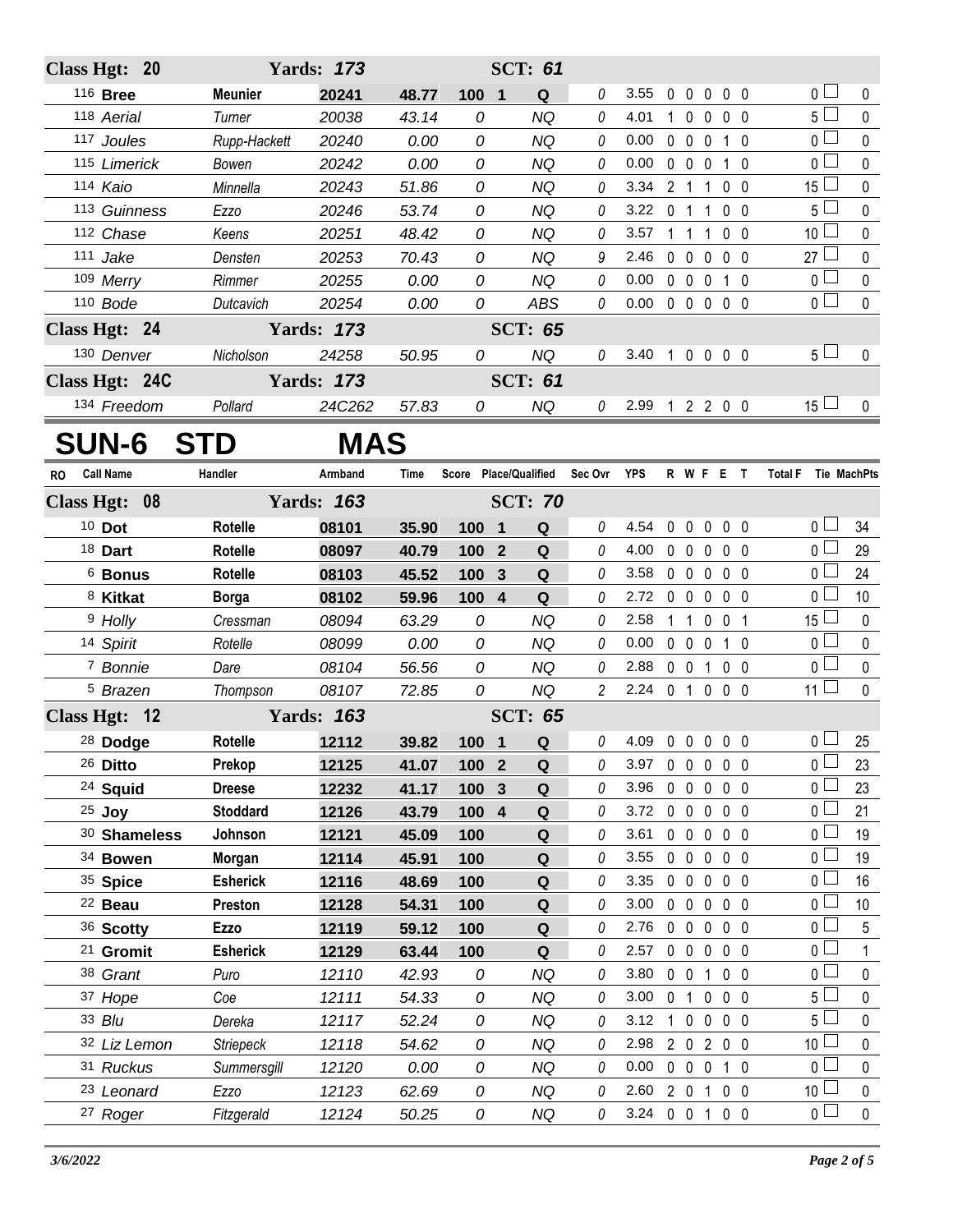| 39 Dutch              | Rotelle           | 12235             | 81.05 | 0              |                         | <b>NQ</b>   | 16       | 2.01           |                |                   |                | 3 0 2 0 0      | 63L             | 0              |
|-----------------------|-------------------|-------------------|-------|----------------|-------------------------|-------------|----------|----------------|----------------|-------------------|----------------|----------------|-----------------|----------------|
| 29 Eddie              | Gurney            | 12122             | 0.00  | 0              |                         | <b>ABS</b>  | $\theta$ | 0.00           |                |                   |                | $00000$        | 0 <sup>1</sup>  | $\mathbf 0$    |
| Class Hgt: 16         | <b>Yards: 168</b> |                   |       | <b>SCT: 64</b> |                         |             |          |                |                |                   |                |                |                 |                |
| 49 Mysti              | <b>Turner</b>     | 16148             | 37.37 | 100 1          |                         | Q           | 0        | 4.50           |                |                   |                | 00000          | 0 <sub>0</sub>  | 26             |
| <sup>47</sup> Sparkle | <b>Moss</b>       | 16139             | 39.64 | 100            | $\overline{2}$          | Q           | 0        | 4.24           |                |                   |                | 00000          | 0 <sup>1</sup>  | 24             |
| 50 Grady              | Puro              | 16147             | 42.51 | 100            | 3                       | Q           | 0        | 3.95           |                | $0\quad 0\quad 0$ |                | 0 <sub>0</sub> | 0 l             | 21             |
| 52 Kip                | Fronheiser        | 16142             | 43.09 | 100 4          |                         | $\mathbf Q$ | 0        | 3.90           |                | $0\quad 0\quad 0$ |                | $0\quad 0$     | 0 <sup>1</sup>  | 20             |
| 59 Lola               | Moss              | 16131             | 44.81 | 100            |                         | $\mathbf Q$ | 0        | 3.75           |                | $0\quad 0\quad 0$ |                | 0 <sub>0</sub> | 0 L             | 19             |
| 60 Isabel             | <b>Sutch</b>      | 16130             | 52.02 | 0              |                         | NQ          | 0        | 3.23           |                | $0\quad 0$        | $\mathbf{1}$   | 0 <sub>0</sub> | 0 <sup>1</sup>  | $\pmb{0}$      |
| 58 SnapShot           | Johnson           | 16132             | 0.00  | 0              |                         | <b>NQ</b>   | 0        | 0.00           |                | $0\quad 0\quad 0$ |                | 1 0            | 0 <sup>1</sup>  | $\pmb{0}$      |
| 57 Rhys               | Midura            | 16133             | 42.50 | 0              |                         | <b>NQ</b>   | 0        | 3.95           | 0 <sub>1</sub> |                   | $\mathbf{1}$   | 0 <sub>0</sub> | 5 <sub>1</sub>  | $\pmb{0}$      |
| 56 Silk               | Esherick          | 16135             | 58.32 | 0              |                         | <b>NQ</b>   | 0        | 2.88           | $1\quad1$      |                   | 1              | $0\quad 0$     | 10 <sup>L</sup> | 0              |
| 55 SuBear             | Borga             | 16138             | 57.19 | 0              |                         | <b>NQ</b>   | 0        | 2.94           |                |                   |                | 10000          | 5 <sup>L</sup>  | $\pmb{0}$      |
| 53 Grover             | Puro              | 16141             | 0.00  | 0              |                         | NQ          | 0        | 0.00           |                | $0\quad 0\quad 0$ |                | 10             | 0 l             | 0              |
| 51 E.V.               | Gichner           | 16146             | 37.36 | 0              |                         | <b>NQ</b>   | 0        | 4.50           |                | 0 0 1             |                | 0 <sub>0</sub> | 0 <sup>1</sup>  | 0              |
| 48 Samone             | Eicher            | 16150             | 47.21 | 0              |                         | <b>NQ</b>   | 0        | 3.56           | 0 <sub>1</sub> |                   | 1              | 0 <sub>0</sub> | 5 l             | 0              |
| 46 /ve                | <b>Buchma</b>     | 16153             | 0.00  | 0              |                         | <b>NQ</b>   | 0        | 0.00           |                |                   |                | 0 0 0 1 0      | 0 <sup>1</sup>  | $\mathbf 0$    |
| Class Hgt: 20         |                   | <b>Yards: 173</b> |       |                | <b>SCT: 61</b>          |             |          |                |                |                   |                |                |                 |                |
| 83 Cinder             | Mellon            | 20188             | 0.00  | 0              |                         | AIS         | 0        | 0.00           |                |                   |                | 00000          | 0 <sub>0</sub>  | 0              |
| 78 Edge               | <b>Fillips</b>    | 20200             | 34.70 | 100 1          |                         | $\mathbf Q$ | 0        | 4.99           |                |                   |                | 00000          | 0 <sup>1</sup>  | 26             |
| 74 Cherry             | <b>Moss</b>       | 20205             | 38.83 | 100            | $\mathbf{2}$            | Q           | 0        | 4.46           |                |                   |                | 00000          | 0 l             | 22             |
| 91 Tessa              | <b>Turner</b>     | 20177             | 39.24 | 100            | $\mathbf{3}$            | Q           | 0        | 4.41           |                | $0\quad 0\quad 0$ |                | 0 <sub>0</sub> | 0 L             | 21             |
| 80 Sligo              | Johnston          | 20194             | 44.83 | 100            | $\overline{\mathbf{4}}$ | Q           | 0        | 3.86           |                | $0\quad 0$        | $\mathbf{0}$   | $0\quad 0$     | 0 <sup>1</sup>  | 16             |
| 76 Hops               | <b>Mellon</b>     | 20202             | 44.91 | 100            |                         | Q           | 0        | 3.85           |                |                   |                | 00000          | 0 L             | 16             |
| 98 Clooney            | Johnston          | 20167             | 46.49 | 100            |                         | Q           | 0        | 3.72           | $0\quad 0$     |                   | $\mathbf 0$    | $0\quad 0$     | 0 l             | 14             |
| 84 Chevy              | <b>Calabrese</b>  | 20185             | 47.22 | 100            |                         | Q           | 0        | 3.66           |                | $0\quad 0\quad 0$ |                | 0 <sub>0</sub> | 0 <sub>0</sub>  | 13             |
| 75 Flirt              | <b>Nally</b>      | 20203             | 51.35 | 100            |                         | Q           | 0        | 3.37           |                | $0\quad 0\quad 0$ |                | $0\quad 0$     | 0 <sub>0</sub>  | 9              |
| 72 Lacey              | Quaglietta        | 20247             | 54.54 | 100            |                         | $\mathbf Q$ | 0        | 3.17           |                |                   |                | 00000          | 0 <sup>1</sup>  | $\,6\,$        |
| 82 Dan                | <b>Ezzo</b>       | 20189             | 55.20 | 100            |                         | $\mathbf Q$ | 0        | 3.13 0 0 0 0 0 |                |                   |                |                | 0 <sup>1</sup>  | $5\,$          |
| 96 Chick              | <b>Mosner</b>     | 20169             | 57.99 | 100            |                         | $\mathbf Q$ | 0        | 2.98 0 0 0 0 0 |                |                   |                |                | 0 <sub>1</sub>  | $\mathfrak{Z}$ |
| 85 Lollipop           | Habich            | 20184             | 60.29 | 100            |                         | Q           | 0        | 2.87           | $0\quad 0$     |                   | $\mathbf{0}$   | 0 <sub>0</sub> | 0 <sup>1</sup>  | 0              |
| 106 Cooper            | Mellon            | 20157             | 58.23 | 0              |                         | NQ          | 0        | 2.97           |                | $0 \t0 \t1$       |                | $0\quad 0$     | 0 l             | 0              |
| 105 Robbie            | Ezzo              | 20159             | 50.79 | 0              |                         | NQ          | 0        | 3.41           |                | $2\quad0$         | 1              | 0 <sub>0</sub> | 10 <sup>1</sup> | 0              |
| 104 Ruger             | <b>Barnes</b>     | 20160             | 45.99 | 0              |                         | <b>NQ</b>   | 0        | 3.76           | $\mathbf{1}$   | $\mathbf 0$       | $\overline{1}$ | $0\quad 0$     | 5 l             | 0              |
| 103 Nitro             | Chernack          | 20161             | 44.79 | 0              |                         | <b>NQ</b>   | 0        | 3.86           | $0\quad 0$     |                   | $\mathbf{1}$   | 0 <sub>0</sub> | 0 l             | 0              |
| 102 Ruby-do           | Eicher            | 20162             | 0.00  | 0              |                         | <b>NQ</b>   | 0        | 0.00           |                | $0\quad 0\quad 0$ |                | $1\quad 0$     | 0 l             | 0              |
| 101 Mac               | Budzynski         | 20163             | 44.28 | 0              |                         | ΝQ          | 0        | 3.91           | 1.             | $\mathbf{0}$      |                | 2 0 0          | 5 <sup>1</sup>  | 0              |
| 99 Finnick            | Heck              | 20165             | 0.00  | 0              |                         | <b>NQ</b>   | 0        | 0.00           | $\mathbf 0$    | $0\quad 0$        |                | 1 0            | 0 L             | 0              |
| 97 Dare               | Salerno           | 20168             | 0.00  | 0              |                         | <b>NQ</b>   | 0        | 0.00           |                | $0\quad 0$        | 0              | 10             | 0 l             | 0              |
| 95 Blake              | Murdock           | 20171             | 39.48 | 0              |                         | NQ          | 0        | 4.38           | 0 <sub>1</sub> |                   | $\mathbf 0$    | 0 <sub>0</sub> | 5 l             | 0              |
| 93 Tiki               | Ely               | 20173             | 39.77 | 0              |                         | NQ          | 0        | 4.35           | $0\quad 0$     |                   | 1              | 0 <sub>0</sub> | 0 <sub>0</sub>  | 0              |
| 92 Champ              | Marden            | 20174             | 0.00  | 0              |                         | <b>NQ</b>   | 0        | 0.00           | $\mathbf 0$    | $0\quad 0$        |                | 1 0            | 0 <sub>0</sub>  | 0              |
| 90 T Rex              | Masters           | 20179             | 49.05 | 0              |                         | ΝQ          | 0        | 3.53           | $0\quad 0$     |                   | 1              | 0 <sub>0</sub> | 0 l             | 0              |
| 89 Krakken            | Borga             | 20180             | 45.61 | 0              |                         | NQ          | 0        | 3.79           | 0 <sub>1</sub> |                   | 1              | 0 <sub>0</sub> | 5 <sup>1</sup>  | 0              |
| 87 Kipper             | Carson            | 20182             | 0.00  | 0              |                         | NQ          | 0        | 0.00           |                | $0\quad 0$        | 0              | 10             | 0 l             | 0              |
| 86 Emma               | Gechter           | 20183             | 0.00  | 0              |                         | NQ          | 0        | 0.00           |                | $0\quad 0\quad 0$ |                | 1 0            | $0-$            | 0              |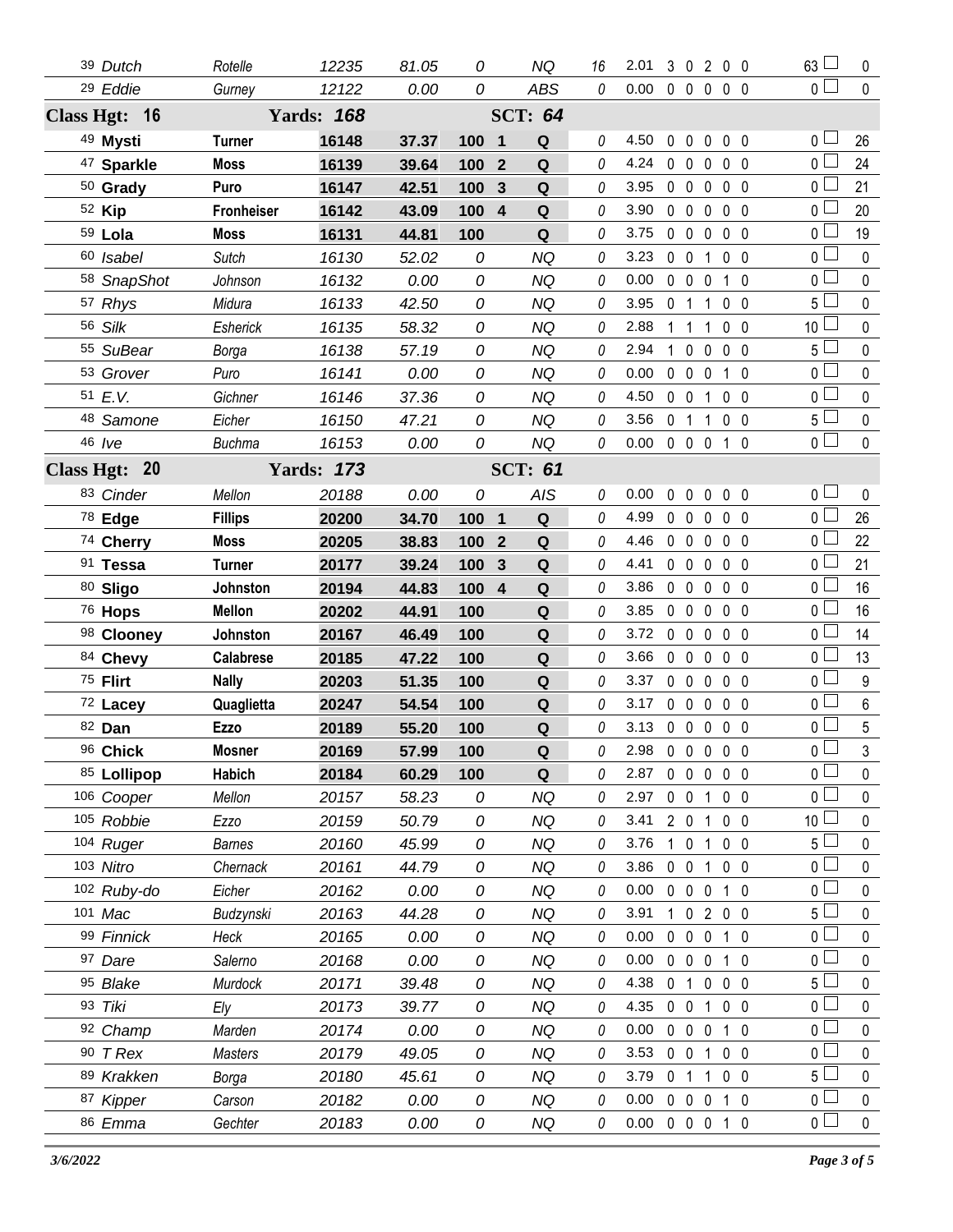| 0 <sub>1</sub><br>94 Dazzle<br>20187<br>36.68<br>NQ<br>$\mathbf 0$<br>$0\quad 0$<br>Moss<br>0<br>4.72<br>0<br>$\mathbf{1}$<br>0<br>0 <sup>1</sup><br><b>NQ</b><br>81 Declan<br>Minnella<br>20190<br>50.22<br>0<br>0<br>3.44<br>0<br>2<br>$\mathbf{0}$<br>0 <sub>0</sub><br>$18\perp$<br>79 Ruby<br><b>NQ</b><br>1<br>2 <sub>1</sub><br>$0\quad 0$<br>Merkel<br>20199<br>62.17<br>0<br>2.78<br>0<br>0 <sup>2</sup><br>77 Sam<br><b>NQ</b><br>0.00<br>$0\quad 0$<br>$\mathbf 0$<br>MacLeod<br>20201<br>0.00<br>0<br>0<br>$1\quad0$<br>0 l<br>71 Dozer<br>20204<br>0.00<br>0<br><b>NQ</b><br>0<br>0.00<br>$\mathbf 0$<br>$\mathbf 0$<br>Thompson<br>0<br>$1\quad0$<br>0<br><b>NQ</b><br>2.53<br>$31 -$<br><sup>73</sup> Indiana Bones<br>20245<br>68.50<br>7<br>$\mathbf{1}$<br>0<br>$0\quad 0$<br>Rooney<br>0.00<br>0 <sub>0</sub><br>108 Mattie<br>0.00<br>0<br><b>ABS</b><br>0<br>$\mathbf 0$<br>$\mathbf 0$<br>0 <sub>0</sub><br>Gereg<br>20154<br>$\mathbf{0}$<br>0.00<br>0 <sup>1</sup><br>107 Bowie<br>0<br><b>ABS</b><br>$0\quad 0$<br>$\mathbf 0$<br>$0\quad 0$<br>Danielsen<br>20155<br>0.00<br>0<br>100 Josie<br><b>ABS</b><br>0.00<br>$\mathbf 0$<br>$0-$<br>Kline<br>20164<br>0.00<br>0<br>0<br>$\mathbf 0$<br>$\mathbf 0$<br>$0\quad 0$<br>0 <sub>1</sub><br>0.00<br>88 Torin<br>0<br><b>ABS</b><br>0<br>$\mathbf 0$<br>$\mathbf 0$<br>$\mathbf 0$<br><b>Schmitt</b><br>20181<br>0.00<br>$0\quad 0$<br><b>SCT: 65</b><br>Class Hgt: 24<br><b>Yards: 173</b><br>127 Tempo<br><b>Suter</b><br>24213<br>$\mathbf Q$<br>0<br>3.66<br>$0\quad 0$<br>0 <sub>0</sub><br>47.24<br>100<br>$\mathbf{0}$<br>$\mathbf{0}$<br>0<br>$\overline{\mathbf{1}}$<br>129 Kairos<br>$0-$<br>24207<br>51.28<br>$\mathbf Q$<br>3.37<br>$\mathbf 0$<br><b>Borga</b><br>100<br>$\overline{2}$<br>0<br>$\mathbf{0}$<br>$\mathbf{0}$<br>$0\quad 0$<br>0 l<br>123 Dublin<br><b>McIlhenny</b><br>Q<br>3.14<br>0<br>0 <sub>0</sub><br>24215<br>55.18<br>100<br>$\mathbf{3}$<br>0<br>$\mathbf{0}$<br>$\mathbf 0$<br>0 <sup>2</sup><br>124 Tsavo<br>Q<br><b>Odgers</b><br>24218<br>63.47<br>100 4<br>2.73<br>0<br>$\overline{0}$<br>$\mathbf{0}$<br>$0\quad 0$<br>0<br>131 Doc<br><b>NQ</b><br>5 l<br>24209<br>58.06<br>0<br>2.98<br>0<br>McIlhenny<br>0<br>0<br>$0\quad 0$<br>1<br>10 <sup>1</sup><br>128 Trudy<br><b>NQ</b><br>0<br>3.66<br>24211<br>47.32<br>0<br>1<br>$\mathbf{1}$<br>$0\quad 0$<br>Carberry<br>1<br>5 <sup>1</sup><br>126 Roxy<br>41.72<br><b>NQ</b><br>24216<br>0<br>0<br>4.15<br>$\mathbf 0$<br>0 <sub>0</sub><br>Knecht<br>$\overline{1}$<br>0<br>125 Gibbs<br>$39 -$<br>0<br><b>NQ</b><br>8<br>$2.34$ 2 1<br>24217<br>73.97<br>100<br>Jersey<br>Class Hgt: 24C<br><b>Yards: 173</b><br><b>SCT: 61</b><br>133 Believe<br>Rainer<br>0<br>$\mathbf 0$<br>0 <sub>0</sub><br>0 I<br>24C219<br>42.09<br>100<br>${\bf Q}$<br>4.11<br>$\mathbf 0$<br>0<br>$\overline{\mathbf{1}}$<br>15 <sup>L</sup><br>0<br>132 Titan<br>24C220<br><b>NQ</b><br>4.27<br>1 2 2 0 0<br>Keens<br>40.50<br>0<br><b>SUN-6</b><br><b>STD</b><br><b>NOV P</b><br>Handler<br>R W F E T<br><b>Call Name</b><br>Score Place/Qualified<br>Sec Ovr YPS<br>Total F Tie MachPts<br><b>RO</b><br>Armband<br>Time<br>Class Hgt: 08<br><b>Yards: 133</b><br><b>SCT: 77</b><br>0 <sub>0</sub><br><sup>1</sup> Sowerby<br>08013<br><b>NQ</b><br>0.00<br>$\mathbf 0$<br><b>Tatarowicz</b><br>0<br>0<br>$0\quad 0$<br>$1\quad0$<br>0.00<br><b>Yards: 138</b><br><b>SCT: 71</b><br>Class Hgt: 16<br>0 <sub>1</sub><br>0.00<br><b>ABS</b><br>0.00<br>6 Toby<br>Gibison<br>16016<br>0<br>0<br>$\mathbf 0$<br>$\mathbf 0$<br>$\mathbf 0$<br>$0\quad 0$<br><b>Yards: 138</b><br><b>SCT: 73</b><br>Class Hgt: 20<br><sup>13</sup> Cody<br>Reinhard<br>1 1 0 0 0<br>20017<br>2.60<br>53.07<br>90 <sub>1</sub><br>Q<br>0<br>12 MoMo<br>0<br>0.00<br>0 0 0 1 0<br>20018<br>0.00<br><b>NQ</b><br>Roessner<br>0<br><b>SUN-6</b><br><b>STD</b><br><b>OPEN P</b><br>RO Call Name<br>Handler<br>Score Place/Qualified<br>Armband<br>Sec Ovr<br><b>YPS</b><br>R W F E T<br>Total F Tie MachPts<br>Time<br>Class Hgt: 16<br><b>Yards: 168</b><br><b>SCT: 73</b><br>$2$ Ben<br>0 0 0 0<br>5 <sub>1</sub><br>Greenway<br>16015<br>55.83<br>$\mathbf Q$<br>0<br>3.01<br>95 1<br>$\mathbf{1}$<br>1.99 3 0 1 0 0<br><sup>1</sup> Daisy<br>Oliveira<br>16224<br>84.22<br><b>NQ</b><br>11<br>0<br><b>SUN-6</b><br><b>STD</b><br>EX P<br><b>Call Name</b><br>Score Place/Qualified<br>Handler<br>Armband<br>Sec Ovr YPS<br><b>R W F E T</b><br><b>RO</b><br>Time<br><b>Yards: 163</b><br>Class Hgt: 08<br><b>SCT: 70</b><br>20 Elliot<br><b>NQ</b><br>08222<br>2.28 2 0 1 0 0<br>Cressman<br>71.41<br>0<br>$\mathcal I$<br>Class Hgt: 12<br><b>Yards: 168</b><br><b>SCT: 69</b> |  |  |  |  |  |  |  |  |  |                     |              |
|-----------------------------------------------------------------------------------------------------------------------------------------------------------------------------------------------------------------------------------------------------------------------------------------------------------------------------------------------------------------------------------------------------------------------------------------------------------------------------------------------------------------------------------------------------------------------------------------------------------------------------------------------------------------------------------------------------------------------------------------------------------------------------------------------------------------------------------------------------------------------------------------------------------------------------------------------------------------------------------------------------------------------------------------------------------------------------------------------------------------------------------------------------------------------------------------------------------------------------------------------------------------------------------------------------------------------------------------------------------------------------------------------------------------------------------------------------------------------------------------------------------------------------------------------------------------------------------------------------------------------------------------------------------------------------------------------------------------------------------------------------------------------------------------------------------------------------------------------------------------------------------------------------------------------------------------------------------------------------------------------------------------------------------------------------------------------------------------------------------------------------------------------------------------------------------------------------------------------------------------------------------------------------------------------------------------------------------------------------------------------------------------------------------------------------------------------------------------------------------------------------------------------------------------------------------------------------------------------------------------------------------------------------------------------------------------------------------------------------------------------------------------------------------------------------------------------------------------------------------------------------------------------------------------------------------------------------------------------------------------------------------------------------------------------------------------------------------------------------------------------------------------------------------------------------------------------------------------------------------------------------------------------------------------------------------------------------------------------------------------------------------------------------------------------------------------------------------------------------------------------------------------------------------------------------------------------------------------------------------------------------------------------------------------------------------------------------------------------------------------------------------------------------------------------------------------------------------------------------------------------------------------------------------------------------------------------------------------------------------------------------------------------------------------------------------------------------------------------------------------------------------------------------------------------------------------------------------------------------------------------------------------------------------------------------------------------------------------------------------------------------------------------------------------------------------------------------------------------------------------------------------------------------------------------------------------------------------------------------------------------------------------------------------------------------------------------------------------|--|--|--|--|--|--|--|--|--|---------------------|--------------|
|                                                                                                                                                                                                                                                                                                                                                                                                                                                                                                                                                                                                                                                                                                                                                                                                                                                                                                                                                                                                                                                                                                                                                                                                                                                                                                                                                                                                                                                                                                                                                                                                                                                                                                                                                                                                                                                                                                                                                                                                                                                                                                                                                                                                                                                                                                                                                                                                                                                                                                                                                                                                                                                                                                                                                                                                                                                                                                                                                                                                                                                                                                                                                                                                                                                                                                                                                                                                                                                                                                                                                                                                                                                                                                                                                                                                                                                                                                                                                                                                                                                                                                                                                                                                                                                                                                                                                                                                                                                                                                                                                                                                                                                                                                                 |  |  |  |  |  |  |  |  |  |                     | 0            |
|                                                                                                                                                                                                                                                                                                                                                                                                                                                                                                                                                                                                                                                                                                                                                                                                                                                                                                                                                                                                                                                                                                                                                                                                                                                                                                                                                                                                                                                                                                                                                                                                                                                                                                                                                                                                                                                                                                                                                                                                                                                                                                                                                                                                                                                                                                                                                                                                                                                                                                                                                                                                                                                                                                                                                                                                                                                                                                                                                                                                                                                                                                                                                                                                                                                                                                                                                                                                                                                                                                                                                                                                                                                                                                                                                                                                                                                                                                                                                                                                                                                                                                                                                                                                                                                                                                                                                                                                                                                                                                                                                                                                                                                                                                                 |  |  |  |  |  |  |  |  |  |                     | 0            |
|                                                                                                                                                                                                                                                                                                                                                                                                                                                                                                                                                                                                                                                                                                                                                                                                                                                                                                                                                                                                                                                                                                                                                                                                                                                                                                                                                                                                                                                                                                                                                                                                                                                                                                                                                                                                                                                                                                                                                                                                                                                                                                                                                                                                                                                                                                                                                                                                                                                                                                                                                                                                                                                                                                                                                                                                                                                                                                                                                                                                                                                                                                                                                                                                                                                                                                                                                                                                                                                                                                                                                                                                                                                                                                                                                                                                                                                                                                                                                                                                                                                                                                                                                                                                                                                                                                                                                                                                                                                                                                                                                                                                                                                                                                                 |  |  |  |  |  |  |  |  |  |                     | $\mathbf{0}$ |
|                                                                                                                                                                                                                                                                                                                                                                                                                                                                                                                                                                                                                                                                                                                                                                                                                                                                                                                                                                                                                                                                                                                                                                                                                                                                                                                                                                                                                                                                                                                                                                                                                                                                                                                                                                                                                                                                                                                                                                                                                                                                                                                                                                                                                                                                                                                                                                                                                                                                                                                                                                                                                                                                                                                                                                                                                                                                                                                                                                                                                                                                                                                                                                                                                                                                                                                                                                                                                                                                                                                                                                                                                                                                                                                                                                                                                                                                                                                                                                                                                                                                                                                                                                                                                                                                                                                                                                                                                                                                                                                                                                                                                                                                                                                 |  |  |  |  |  |  |  |  |  |                     | $\mathbf{0}$ |
|                                                                                                                                                                                                                                                                                                                                                                                                                                                                                                                                                                                                                                                                                                                                                                                                                                                                                                                                                                                                                                                                                                                                                                                                                                                                                                                                                                                                                                                                                                                                                                                                                                                                                                                                                                                                                                                                                                                                                                                                                                                                                                                                                                                                                                                                                                                                                                                                                                                                                                                                                                                                                                                                                                                                                                                                                                                                                                                                                                                                                                                                                                                                                                                                                                                                                                                                                                                                                                                                                                                                                                                                                                                                                                                                                                                                                                                                                                                                                                                                                                                                                                                                                                                                                                                                                                                                                                                                                                                                                                                                                                                                                                                                                                                 |  |  |  |  |  |  |  |  |  |                     | 0            |
|                                                                                                                                                                                                                                                                                                                                                                                                                                                                                                                                                                                                                                                                                                                                                                                                                                                                                                                                                                                                                                                                                                                                                                                                                                                                                                                                                                                                                                                                                                                                                                                                                                                                                                                                                                                                                                                                                                                                                                                                                                                                                                                                                                                                                                                                                                                                                                                                                                                                                                                                                                                                                                                                                                                                                                                                                                                                                                                                                                                                                                                                                                                                                                                                                                                                                                                                                                                                                                                                                                                                                                                                                                                                                                                                                                                                                                                                                                                                                                                                                                                                                                                                                                                                                                                                                                                                                                                                                                                                                                                                                                                                                                                                                                                 |  |  |  |  |  |  |  |  |  |                     | 0            |
|                                                                                                                                                                                                                                                                                                                                                                                                                                                                                                                                                                                                                                                                                                                                                                                                                                                                                                                                                                                                                                                                                                                                                                                                                                                                                                                                                                                                                                                                                                                                                                                                                                                                                                                                                                                                                                                                                                                                                                                                                                                                                                                                                                                                                                                                                                                                                                                                                                                                                                                                                                                                                                                                                                                                                                                                                                                                                                                                                                                                                                                                                                                                                                                                                                                                                                                                                                                                                                                                                                                                                                                                                                                                                                                                                                                                                                                                                                                                                                                                                                                                                                                                                                                                                                                                                                                                                                                                                                                                                                                                                                                                                                                                                                                 |  |  |  |  |  |  |  |  |  |                     | $\mathbf 0$  |
|                                                                                                                                                                                                                                                                                                                                                                                                                                                                                                                                                                                                                                                                                                                                                                                                                                                                                                                                                                                                                                                                                                                                                                                                                                                                                                                                                                                                                                                                                                                                                                                                                                                                                                                                                                                                                                                                                                                                                                                                                                                                                                                                                                                                                                                                                                                                                                                                                                                                                                                                                                                                                                                                                                                                                                                                                                                                                                                                                                                                                                                                                                                                                                                                                                                                                                                                                                                                                                                                                                                                                                                                                                                                                                                                                                                                                                                                                                                                                                                                                                                                                                                                                                                                                                                                                                                                                                                                                                                                                                                                                                                                                                                                                                                 |  |  |  |  |  |  |  |  |  |                     | 0            |
|                                                                                                                                                                                                                                                                                                                                                                                                                                                                                                                                                                                                                                                                                                                                                                                                                                                                                                                                                                                                                                                                                                                                                                                                                                                                                                                                                                                                                                                                                                                                                                                                                                                                                                                                                                                                                                                                                                                                                                                                                                                                                                                                                                                                                                                                                                                                                                                                                                                                                                                                                                                                                                                                                                                                                                                                                                                                                                                                                                                                                                                                                                                                                                                                                                                                                                                                                                                                                                                                                                                                                                                                                                                                                                                                                                                                                                                                                                                                                                                                                                                                                                                                                                                                                                                                                                                                                                                                                                                                                                                                                                                                                                                                                                                 |  |  |  |  |  |  |  |  |  |                     | $\pmb{0}$    |
|                                                                                                                                                                                                                                                                                                                                                                                                                                                                                                                                                                                                                                                                                                                                                                                                                                                                                                                                                                                                                                                                                                                                                                                                                                                                                                                                                                                                                                                                                                                                                                                                                                                                                                                                                                                                                                                                                                                                                                                                                                                                                                                                                                                                                                                                                                                                                                                                                                                                                                                                                                                                                                                                                                                                                                                                                                                                                                                                                                                                                                                                                                                                                                                                                                                                                                                                                                                                                                                                                                                                                                                                                                                                                                                                                                                                                                                                                                                                                                                                                                                                                                                                                                                                                                                                                                                                                                                                                                                                                                                                                                                                                                                                                                                 |  |  |  |  |  |  |  |  |  |                     | 0            |
|                                                                                                                                                                                                                                                                                                                                                                                                                                                                                                                                                                                                                                                                                                                                                                                                                                                                                                                                                                                                                                                                                                                                                                                                                                                                                                                                                                                                                                                                                                                                                                                                                                                                                                                                                                                                                                                                                                                                                                                                                                                                                                                                                                                                                                                                                                                                                                                                                                                                                                                                                                                                                                                                                                                                                                                                                                                                                                                                                                                                                                                                                                                                                                                                                                                                                                                                                                                                                                                                                                                                                                                                                                                                                                                                                                                                                                                                                                                                                                                                                                                                                                                                                                                                                                                                                                                                                                                                                                                                                                                                                                                                                                                                                                                 |  |  |  |  |  |  |  |  |  |                     |              |
|                                                                                                                                                                                                                                                                                                                                                                                                                                                                                                                                                                                                                                                                                                                                                                                                                                                                                                                                                                                                                                                                                                                                                                                                                                                                                                                                                                                                                                                                                                                                                                                                                                                                                                                                                                                                                                                                                                                                                                                                                                                                                                                                                                                                                                                                                                                                                                                                                                                                                                                                                                                                                                                                                                                                                                                                                                                                                                                                                                                                                                                                                                                                                                                                                                                                                                                                                                                                                                                                                                                                                                                                                                                                                                                                                                                                                                                                                                                                                                                                                                                                                                                                                                                                                                                                                                                                                                                                                                                                                                                                                                                                                                                                                                                 |  |  |  |  |  |  |  |  |  |                     | 17           |
|                                                                                                                                                                                                                                                                                                                                                                                                                                                                                                                                                                                                                                                                                                                                                                                                                                                                                                                                                                                                                                                                                                                                                                                                                                                                                                                                                                                                                                                                                                                                                                                                                                                                                                                                                                                                                                                                                                                                                                                                                                                                                                                                                                                                                                                                                                                                                                                                                                                                                                                                                                                                                                                                                                                                                                                                                                                                                                                                                                                                                                                                                                                                                                                                                                                                                                                                                                                                                                                                                                                                                                                                                                                                                                                                                                                                                                                                                                                                                                                                                                                                                                                                                                                                                                                                                                                                                                                                                                                                                                                                                                                                                                                                                                                 |  |  |  |  |  |  |  |  |  |                     | 13           |
|                                                                                                                                                                                                                                                                                                                                                                                                                                                                                                                                                                                                                                                                                                                                                                                                                                                                                                                                                                                                                                                                                                                                                                                                                                                                                                                                                                                                                                                                                                                                                                                                                                                                                                                                                                                                                                                                                                                                                                                                                                                                                                                                                                                                                                                                                                                                                                                                                                                                                                                                                                                                                                                                                                                                                                                                                                                                                                                                                                                                                                                                                                                                                                                                                                                                                                                                                                                                                                                                                                                                                                                                                                                                                                                                                                                                                                                                                                                                                                                                                                                                                                                                                                                                                                                                                                                                                                                                                                                                                                                                                                                                                                                                                                                 |  |  |  |  |  |  |  |  |  |                     | 9            |
|                                                                                                                                                                                                                                                                                                                                                                                                                                                                                                                                                                                                                                                                                                                                                                                                                                                                                                                                                                                                                                                                                                                                                                                                                                                                                                                                                                                                                                                                                                                                                                                                                                                                                                                                                                                                                                                                                                                                                                                                                                                                                                                                                                                                                                                                                                                                                                                                                                                                                                                                                                                                                                                                                                                                                                                                                                                                                                                                                                                                                                                                                                                                                                                                                                                                                                                                                                                                                                                                                                                                                                                                                                                                                                                                                                                                                                                                                                                                                                                                                                                                                                                                                                                                                                                                                                                                                                                                                                                                                                                                                                                                                                                                                                                 |  |  |  |  |  |  |  |  |  |                     | 1            |
|                                                                                                                                                                                                                                                                                                                                                                                                                                                                                                                                                                                                                                                                                                                                                                                                                                                                                                                                                                                                                                                                                                                                                                                                                                                                                                                                                                                                                                                                                                                                                                                                                                                                                                                                                                                                                                                                                                                                                                                                                                                                                                                                                                                                                                                                                                                                                                                                                                                                                                                                                                                                                                                                                                                                                                                                                                                                                                                                                                                                                                                                                                                                                                                                                                                                                                                                                                                                                                                                                                                                                                                                                                                                                                                                                                                                                                                                                                                                                                                                                                                                                                                                                                                                                                                                                                                                                                                                                                                                                                                                                                                                                                                                                                                 |  |  |  |  |  |  |  |  |  |                     | 0            |
|                                                                                                                                                                                                                                                                                                                                                                                                                                                                                                                                                                                                                                                                                                                                                                                                                                                                                                                                                                                                                                                                                                                                                                                                                                                                                                                                                                                                                                                                                                                                                                                                                                                                                                                                                                                                                                                                                                                                                                                                                                                                                                                                                                                                                                                                                                                                                                                                                                                                                                                                                                                                                                                                                                                                                                                                                                                                                                                                                                                                                                                                                                                                                                                                                                                                                                                                                                                                                                                                                                                                                                                                                                                                                                                                                                                                                                                                                                                                                                                                                                                                                                                                                                                                                                                                                                                                                                                                                                                                                                                                                                                                                                                                                                                 |  |  |  |  |  |  |  |  |  |                     | 0            |
|                                                                                                                                                                                                                                                                                                                                                                                                                                                                                                                                                                                                                                                                                                                                                                                                                                                                                                                                                                                                                                                                                                                                                                                                                                                                                                                                                                                                                                                                                                                                                                                                                                                                                                                                                                                                                                                                                                                                                                                                                                                                                                                                                                                                                                                                                                                                                                                                                                                                                                                                                                                                                                                                                                                                                                                                                                                                                                                                                                                                                                                                                                                                                                                                                                                                                                                                                                                                                                                                                                                                                                                                                                                                                                                                                                                                                                                                                                                                                                                                                                                                                                                                                                                                                                                                                                                                                                                                                                                                                                                                                                                                                                                                                                                 |  |  |  |  |  |  |  |  |  |                     | $\pmb{0}$    |
|                                                                                                                                                                                                                                                                                                                                                                                                                                                                                                                                                                                                                                                                                                                                                                                                                                                                                                                                                                                                                                                                                                                                                                                                                                                                                                                                                                                                                                                                                                                                                                                                                                                                                                                                                                                                                                                                                                                                                                                                                                                                                                                                                                                                                                                                                                                                                                                                                                                                                                                                                                                                                                                                                                                                                                                                                                                                                                                                                                                                                                                                                                                                                                                                                                                                                                                                                                                                                                                                                                                                                                                                                                                                                                                                                                                                                                                                                                                                                                                                                                                                                                                                                                                                                                                                                                                                                                                                                                                                                                                                                                                                                                                                                                                 |  |  |  |  |  |  |  |  |  |                     | $\Omega$     |
|                                                                                                                                                                                                                                                                                                                                                                                                                                                                                                                                                                                                                                                                                                                                                                                                                                                                                                                                                                                                                                                                                                                                                                                                                                                                                                                                                                                                                                                                                                                                                                                                                                                                                                                                                                                                                                                                                                                                                                                                                                                                                                                                                                                                                                                                                                                                                                                                                                                                                                                                                                                                                                                                                                                                                                                                                                                                                                                                                                                                                                                                                                                                                                                                                                                                                                                                                                                                                                                                                                                                                                                                                                                                                                                                                                                                                                                                                                                                                                                                                                                                                                                                                                                                                                                                                                                                                                                                                                                                                                                                                                                                                                                                                                                 |  |  |  |  |  |  |  |  |  |                     |              |
|                                                                                                                                                                                                                                                                                                                                                                                                                                                                                                                                                                                                                                                                                                                                                                                                                                                                                                                                                                                                                                                                                                                                                                                                                                                                                                                                                                                                                                                                                                                                                                                                                                                                                                                                                                                                                                                                                                                                                                                                                                                                                                                                                                                                                                                                                                                                                                                                                                                                                                                                                                                                                                                                                                                                                                                                                                                                                                                                                                                                                                                                                                                                                                                                                                                                                                                                                                                                                                                                                                                                                                                                                                                                                                                                                                                                                                                                                                                                                                                                                                                                                                                                                                                                                                                                                                                                                                                                                                                                                                                                                                                                                                                                                                                 |  |  |  |  |  |  |  |  |  |                     | 18           |
|                                                                                                                                                                                                                                                                                                                                                                                                                                                                                                                                                                                                                                                                                                                                                                                                                                                                                                                                                                                                                                                                                                                                                                                                                                                                                                                                                                                                                                                                                                                                                                                                                                                                                                                                                                                                                                                                                                                                                                                                                                                                                                                                                                                                                                                                                                                                                                                                                                                                                                                                                                                                                                                                                                                                                                                                                                                                                                                                                                                                                                                                                                                                                                                                                                                                                                                                                                                                                                                                                                                                                                                                                                                                                                                                                                                                                                                                                                                                                                                                                                                                                                                                                                                                                                                                                                                                                                                                                                                                                                                                                                                                                                                                                                                 |  |  |  |  |  |  |  |  |  |                     | 0            |
|                                                                                                                                                                                                                                                                                                                                                                                                                                                                                                                                                                                                                                                                                                                                                                                                                                                                                                                                                                                                                                                                                                                                                                                                                                                                                                                                                                                                                                                                                                                                                                                                                                                                                                                                                                                                                                                                                                                                                                                                                                                                                                                                                                                                                                                                                                                                                                                                                                                                                                                                                                                                                                                                                                                                                                                                                                                                                                                                                                                                                                                                                                                                                                                                                                                                                                                                                                                                                                                                                                                                                                                                                                                                                                                                                                                                                                                                                                                                                                                                                                                                                                                                                                                                                                                                                                                                                                                                                                                                                                                                                                                                                                                                                                                 |  |  |  |  |  |  |  |  |  |                     |              |
|                                                                                                                                                                                                                                                                                                                                                                                                                                                                                                                                                                                                                                                                                                                                                                                                                                                                                                                                                                                                                                                                                                                                                                                                                                                                                                                                                                                                                                                                                                                                                                                                                                                                                                                                                                                                                                                                                                                                                                                                                                                                                                                                                                                                                                                                                                                                                                                                                                                                                                                                                                                                                                                                                                                                                                                                                                                                                                                                                                                                                                                                                                                                                                                                                                                                                                                                                                                                                                                                                                                                                                                                                                                                                                                                                                                                                                                                                                                                                                                                                                                                                                                                                                                                                                                                                                                                                                                                                                                                                                                                                                                                                                                                                                                 |  |  |  |  |  |  |  |  |  |                     |              |
|                                                                                                                                                                                                                                                                                                                                                                                                                                                                                                                                                                                                                                                                                                                                                                                                                                                                                                                                                                                                                                                                                                                                                                                                                                                                                                                                                                                                                                                                                                                                                                                                                                                                                                                                                                                                                                                                                                                                                                                                                                                                                                                                                                                                                                                                                                                                                                                                                                                                                                                                                                                                                                                                                                                                                                                                                                                                                                                                                                                                                                                                                                                                                                                                                                                                                                                                                                                                                                                                                                                                                                                                                                                                                                                                                                                                                                                                                                                                                                                                                                                                                                                                                                                                                                                                                                                                                                                                                                                                                                                                                                                                                                                                                                                 |  |  |  |  |  |  |  |  |  |                     |              |
|                                                                                                                                                                                                                                                                                                                                                                                                                                                                                                                                                                                                                                                                                                                                                                                                                                                                                                                                                                                                                                                                                                                                                                                                                                                                                                                                                                                                                                                                                                                                                                                                                                                                                                                                                                                                                                                                                                                                                                                                                                                                                                                                                                                                                                                                                                                                                                                                                                                                                                                                                                                                                                                                                                                                                                                                                                                                                                                                                                                                                                                                                                                                                                                                                                                                                                                                                                                                                                                                                                                                                                                                                                                                                                                                                                                                                                                                                                                                                                                                                                                                                                                                                                                                                                                                                                                                                                                                                                                                                                                                                                                                                                                                                                                 |  |  |  |  |  |  |  |  |  |                     |              |
|                                                                                                                                                                                                                                                                                                                                                                                                                                                                                                                                                                                                                                                                                                                                                                                                                                                                                                                                                                                                                                                                                                                                                                                                                                                                                                                                                                                                                                                                                                                                                                                                                                                                                                                                                                                                                                                                                                                                                                                                                                                                                                                                                                                                                                                                                                                                                                                                                                                                                                                                                                                                                                                                                                                                                                                                                                                                                                                                                                                                                                                                                                                                                                                                                                                                                                                                                                                                                                                                                                                                                                                                                                                                                                                                                                                                                                                                                                                                                                                                                                                                                                                                                                                                                                                                                                                                                                                                                                                                                                                                                                                                                                                                                                                 |  |  |  |  |  |  |  |  |  |                     | 0            |
|                                                                                                                                                                                                                                                                                                                                                                                                                                                                                                                                                                                                                                                                                                                                                                                                                                                                                                                                                                                                                                                                                                                                                                                                                                                                                                                                                                                                                                                                                                                                                                                                                                                                                                                                                                                                                                                                                                                                                                                                                                                                                                                                                                                                                                                                                                                                                                                                                                                                                                                                                                                                                                                                                                                                                                                                                                                                                                                                                                                                                                                                                                                                                                                                                                                                                                                                                                                                                                                                                                                                                                                                                                                                                                                                                                                                                                                                                                                                                                                                                                                                                                                                                                                                                                                                                                                                                                                                                                                                                                                                                                                                                                                                                                                 |  |  |  |  |  |  |  |  |  |                     |              |
|                                                                                                                                                                                                                                                                                                                                                                                                                                                                                                                                                                                                                                                                                                                                                                                                                                                                                                                                                                                                                                                                                                                                                                                                                                                                                                                                                                                                                                                                                                                                                                                                                                                                                                                                                                                                                                                                                                                                                                                                                                                                                                                                                                                                                                                                                                                                                                                                                                                                                                                                                                                                                                                                                                                                                                                                                                                                                                                                                                                                                                                                                                                                                                                                                                                                                                                                                                                                                                                                                                                                                                                                                                                                                                                                                                                                                                                                                                                                                                                                                                                                                                                                                                                                                                                                                                                                                                                                                                                                                                                                                                                                                                                                                                                 |  |  |  |  |  |  |  |  |  |                     | 0            |
|                                                                                                                                                                                                                                                                                                                                                                                                                                                                                                                                                                                                                                                                                                                                                                                                                                                                                                                                                                                                                                                                                                                                                                                                                                                                                                                                                                                                                                                                                                                                                                                                                                                                                                                                                                                                                                                                                                                                                                                                                                                                                                                                                                                                                                                                                                                                                                                                                                                                                                                                                                                                                                                                                                                                                                                                                                                                                                                                                                                                                                                                                                                                                                                                                                                                                                                                                                                                                                                                                                                                                                                                                                                                                                                                                                                                                                                                                                                                                                                                                                                                                                                                                                                                                                                                                                                                                                                                                                                                                                                                                                                                                                                                                                                 |  |  |  |  |  |  |  |  |  |                     |              |
|                                                                                                                                                                                                                                                                                                                                                                                                                                                                                                                                                                                                                                                                                                                                                                                                                                                                                                                                                                                                                                                                                                                                                                                                                                                                                                                                                                                                                                                                                                                                                                                                                                                                                                                                                                                                                                                                                                                                                                                                                                                                                                                                                                                                                                                                                                                                                                                                                                                                                                                                                                                                                                                                                                                                                                                                                                                                                                                                                                                                                                                                                                                                                                                                                                                                                                                                                                                                                                                                                                                                                                                                                                                                                                                                                                                                                                                                                                                                                                                                                                                                                                                                                                                                                                                                                                                                                                                                                                                                                                                                                                                                                                                                                                                 |  |  |  |  |  |  |  |  |  | 10 <sup>1</sup>     | $\bf{0}$     |
|                                                                                                                                                                                                                                                                                                                                                                                                                                                                                                                                                                                                                                                                                                                                                                                                                                                                                                                                                                                                                                                                                                                                                                                                                                                                                                                                                                                                                                                                                                                                                                                                                                                                                                                                                                                                                                                                                                                                                                                                                                                                                                                                                                                                                                                                                                                                                                                                                                                                                                                                                                                                                                                                                                                                                                                                                                                                                                                                                                                                                                                                                                                                                                                                                                                                                                                                                                                                                                                                                                                                                                                                                                                                                                                                                                                                                                                                                                                                                                                                                                                                                                                                                                                                                                                                                                                                                                                                                                                                                                                                                                                                                                                                                                                 |  |  |  |  |  |  |  |  |  | $\overline{0}$      | $\pmb{0}$    |
|                                                                                                                                                                                                                                                                                                                                                                                                                                                                                                                                                                                                                                                                                                                                                                                                                                                                                                                                                                                                                                                                                                                                                                                                                                                                                                                                                                                                                                                                                                                                                                                                                                                                                                                                                                                                                                                                                                                                                                                                                                                                                                                                                                                                                                                                                                                                                                                                                                                                                                                                                                                                                                                                                                                                                                                                                                                                                                                                                                                                                                                                                                                                                                                                                                                                                                                                                                                                                                                                                                                                                                                                                                                                                                                                                                                                                                                                                                                                                                                                                                                                                                                                                                                                                                                                                                                                                                                                                                                                                                                                                                                                                                                                                                                 |  |  |  |  |  |  |  |  |  |                     |              |
|                                                                                                                                                                                                                                                                                                                                                                                                                                                                                                                                                                                                                                                                                                                                                                                                                                                                                                                                                                                                                                                                                                                                                                                                                                                                                                                                                                                                                                                                                                                                                                                                                                                                                                                                                                                                                                                                                                                                                                                                                                                                                                                                                                                                                                                                                                                                                                                                                                                                                                                                                                                                                                                                                                                                                                                                                                                                                                                                                                                                                                                                                                                                                                                                                                                                                                                                                                                                                                                                                                                                                                                                                                                                                                                                                                                                                                                                                                                                                                                                                                                                                                                                                                                                                                                                                                                                                                                                                                                                                                                                                                                                                                                                                                                 |  |  |  |  |  |  |  |  |  |                     |              |
|                                                                                                                                                                                                                                                                                                                                                                                                                                                                                                                                                                                                                                                                                                                                                                                                                                                                                                                                                                                                                                                                                                                                                                                                                                                                                                                                                                                                                                                                                                                                                                                                                                                                                                                                                                                                                                                                                                                                                                                                                                                                                                                                                                                                                                                                                                                                                                                                                                                                                                                                                                                                                                                                                                                                                                                                                                                                                                                                                                                                                                                                                                                                                                                                                                                                                                                                                                                                                                                                                                                                                                                                                                                                                                                                                                                                                                                                                                                                                                                                                                                                                                                                                                                                                                                                                                                                                                                                                                                                                                                                                                                                                                                                                                                 |  |  |  |  |  |  |  |  |  |                     |              |
|                                                                                                                                                                                                                                                                                                                                                                                                                                                                                                                                                                                                                                                                                                                                                                                                                                                                                                                                                                                                                                                                                                                                                                                                                                                                                                                                                                                                                                                                                                                                                                                                                                                                                                                                                                                                                                                                                                                                                                                                                                                                                                                                                                                                                                                                                                                                                                                                                                                                                                                                                                                                                                                                                                                                                                                                                                                                                                                                                                                                                                                                                                                                                                                                                                                                                                                                                                                                                                                                                                                                                                                                                                                                                                                                                                                                                                                                                                                                                                                                                                                                                                                                                                                                                                                                                                                                                                                                                                                                                                                                                                                                                                                                                                                 |  |  |  |  |  |  |  |  |  |                     |              |
|                                                                                                                                                                                                                                                                                                                                                                                                                                                                                                                                                                                                                                                                                                                                                                                                                                                                                                                                                                                                                                                                                                                                                                                                                                                                                                                                                                                                                                                                                                                                                                                                                                                                                                                                                                                                                                                                                                                                                                                                                                                                                                                                                                                                                                                                                                                                                                                                                                                                                                                                                                                                                                                                                                                                                                                                                                                                                                                                                                                                                                                                                                                                                                                                                                                                                                                                                                                                                                                                                                                                                                                                                                                                                                                                                                                                                                                                                                                                                                                                                                                                                                                                                                                                                                                                                                                                                                                                                                                                                                                                                                                                                                                                                                                 |  |  |  |  |  |  |  |  |  |                     |              |
|                                                                                                                                                                                                                                                                                                                                                                                                                                                                                                                                                                                                                                                                                                                                                                                                                                                                                                                                                                                                                                                                                                                                                                                                                                                                                                                                                                                                                                                                                                                                                                                                                                                                                                                                                                                                                                                                                                                                                                                                                                                                                                                                                                                                                                                                                                                                                                                                                                                                                                                                                                                                                                                                                                                                                                                                                                                                                                                                                                                                                                                                                                                                                                                                                                                                                                                                                                                                                                                                                                                                                                                                                                                                                                                                                                                                                                                                                                                                                                                                                                                                                                                                                                                                                                                                                                                                                                                                                                                                                                                                                                                                                                                                                                                 |  |  |  |  |  |  |  |  |  |                     | 0            |
|                                                                                                                                                                                                                                                                                                                                                                                                                                                                                                                                                                                                                                                                                                                                                                                                                                                                                                                                                                                                                                                                                                                                                                                                                                                                                                                                                                                                                                                                                                                                                                                                                                                                                                                                                                                                                                                                                                                                                                                                                                                                                                                                                                                                                                                                                                                                                                                                                                                                                                                                                                                                                                                                                                                                                                                                                                                                                                                                                                                                                                                                                                                                                                                                                                                                                                                                                                                                                                                                                                                                                                                                                                                                                                                                                                                                                                                                                                                                                                                                                                                                                                                                                                                                                                                                                                                                                                                                                                                                                                                                                                                                                                                                                                                 |  |  |  |  |  |  |  |  |  | $37\square$         | $\pmb{0}$    |
|                                                                                                                                                                                                                                                                                                                                                                                                                                                                                                                                                                                                                                                                                                                                                                                                                                                                                                                                                                                                                                                                                                                                                                                                                                                                                                                                                                                                                                                                                                                                                                                                                                                                                                                                                                                                                                                                                                                                                                                                                                                                                                                                                                                                                                                                                                                                                                                                                                                                                                                                                                                                                                                                                                                                                                                                                                                                                                                                                                                                                                                                                                                                                                                                                                                                                                                                                                                                                                                                                                                                                                                                                                                                                                                                                                                                                                                                                                                                                                                                                                                                                                                                                                                                                                                                                                                                                                                                                                                                                                                                                                                                                                                                                                                 |  |  |  |  |  |  |  |  |  |                     |              |
|                                                                                                                                                                                                                                                                                                                                                                                                                                                                                                                                                                                                                                                                                                                                                                                                                                                                                                                                                                                                                                                                                                                                                                                                                                                                                                                                                                                                                                                                                                                                                                                                                                                                                                                                                                                                                                                                                                                                                                                                                                                                                                                                                                                                                                                                                                                                                                                                                                                                                                                                                                                                                                                                                                                                                                                                                                                                                                                                                                                                                                                                                                                                                                                                                                                                                                                                                                                                                                                                                                                                                                                                                                                                                                                                                                                                                                                                                                                                                                                                                                                                                                                                                                                                                                                                                                                                                                                                                                                                                                                                                                                                                                                                                                                 |  |  |  |  |  |  |  |  |  | Total F Tie MachPts |              |
|                                                                                                                                                                                                                                                                                                                                                                                                                                                                                                                                                                                                                                                                                                                                                                                                                                                                                                                                                                                                                                                                                                                                                                                                                                                                                                                                                                                                                                                                                                                                                                                                                                                                                                                                                                                                                                                                                                                                                                                                                                                                                                                                                                                                                                                                                                                                                                                                                                                                                                                                                                                                                                                                                                                                                                                                                                                                                                                                                                                                                                                                                                                                                                                                                                                                                                                                                                                                                                                                                                                                                                                                                                                                                                                                                                                                                                                                                                                                                                                                                                                                                                                                                                                                                                                                                                                                                                                                                                                                                                                                                                                                                                                                                                                 |  |  |  |  |  |  |  |  |  |                     |              |
|                                                                                                                                                                                                                                                                                                                                                                                                                                                                                                                                                                                                                                                                                                                                                                                                                                                                                                                                                                                                                                                                                                                                                                                                                                                                                                                                                                                                                                                                                                                                                                                                                                                                                                                                                                                                                                                                                                                                                                                                                                                                                                                                                                                                                                                                                                                                                                                                                                                                                                                                                                                                                                                                                                                                                                                                                                                                                                                                                                                                                                                                                                                                                                                                                                                                                                                                                                                                                                                                                                                                                                                                                                                                                                                                                                                                                                                                                                                                                                                                                                                                                                                                                                                                                                                                                                                                                                                                                                                                                                                                                                                                                                                                                                                 |  |  |  |  |  |  |  |  |  | $13 \Box$           | 0            |
| 0 <sub>l</sub><br>44 Penny<br>12223<br>NQ<br>$0.00 \t0 \t0 \t0 \t1 \t0$<br>0.00<br>0<br>Harper<br>0                                                                                                                                                                                                                                                                                                                                                                                                                                                                                                                                                                                                                                                                                                                                                                                                                                                                                                                                                                                                                                                                                                                                                                                                                                                                                                                                                                                                                                                                                                                                                                                                                                                                                                                                                                                                                                                                                                                                                                                                                                                                                                                                                                                                                                                                                                                                                                                                                                                                                                                                                                                                                                                                                                                                                                                                                                                                                                                                                                                                                                                                                                                                                                                                                                                                                                                                                                                                                                                                                                                                                                                                                                                                                                                                                                                                                                                                                                                                                                                                                                                                                                                                                                                                                                                                                                                                                                                                                                                                                                                                                                                                             |  |  |  |  |  |  |  |  |  |                     |              |